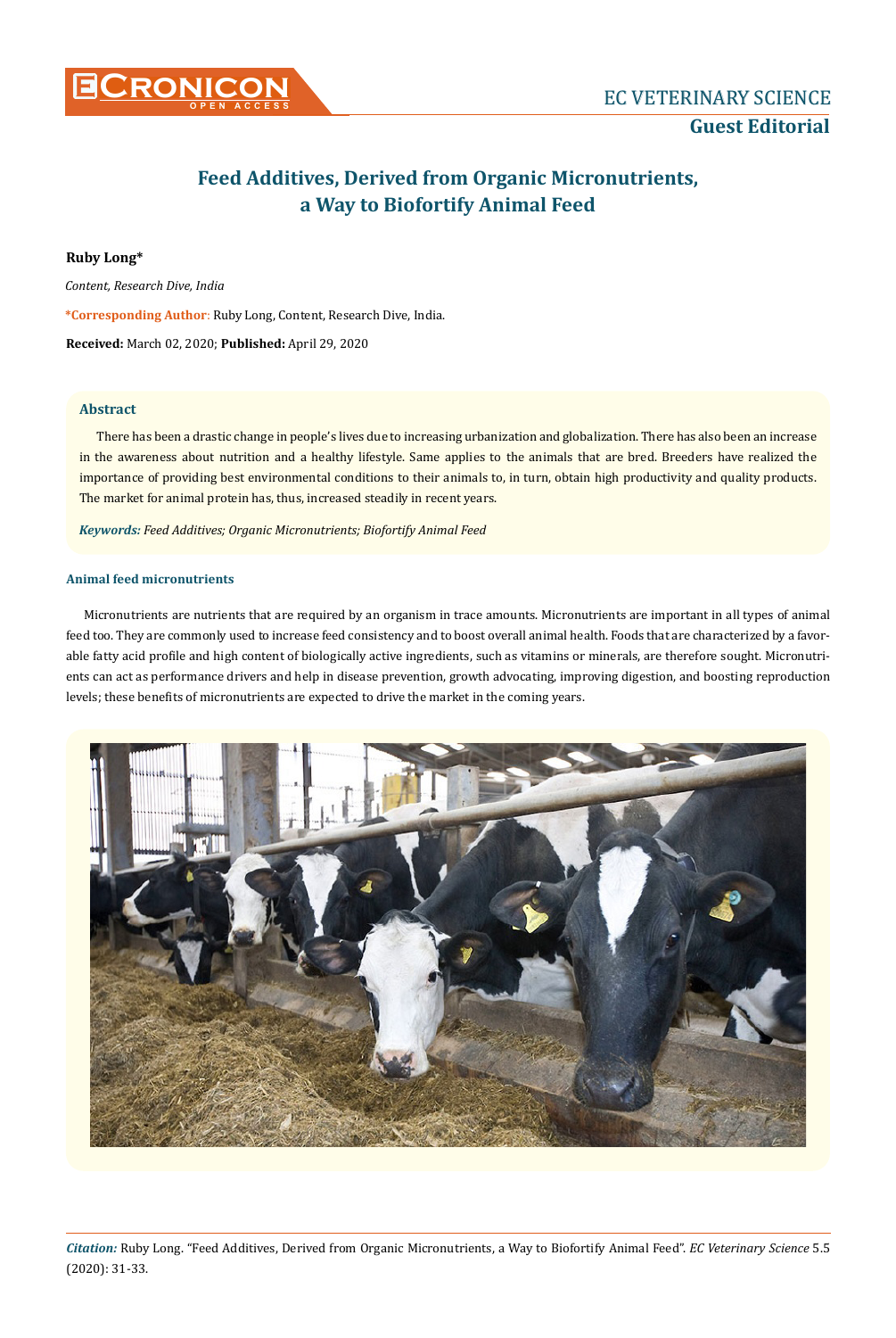## **Animal feed nutrition**

The demand for meat and milk products worldwide has grown enormously and has consequently resulted in a growing demand for micronutrients in animal feed. The major minerals of micronutrients are zinc, iron, copper and manganese. In 2013, the zinc segment of the market for animal micronutrients dominated the market. Breeders opt for the micronutrient feed mineral depending on the requirement of the animal.

#### **Animal feed types**

Animal feed can be categorically divided into two major types, namely fodder and forage. Plant-based feed is called as fodder; it contains hay, straw, silage, new barley or spilled malt. It involves packed and pelleted meat, mixed oils and mixed rations as well as sprouted grains and legumes.

Forage is also a type of plat-based feed but it is specifically grown in confined areas to be grazed upon by livestock. Forage sorghum, millet, soybean, maize, pennisetum, cowpea and grain of sorghum are included in Forage Plants.

Another type of feed is compound feed. It is produced as meals, pellets or crumbs and often mixed with extra vitamins and minerals.

These blends are formulated in compliance with the target animal's specific requirements. Certain considerations may also need to be addressed such as soil type, erosion, plant type and animal disease, if any.

### **Animal feed micronutrient and their effects**

The use of organic macro-and micronutrients, which are sometimes more processed than inorganic salts, is associated with high expectations. The goal of the recent research has been to collect and systematize details concerning the potential usage of additional feed in organic form for enriching animal diets with micronutrients. Two main factors depend on the performance of farm livestock, their health and the quality of their raw materials: the first is the species genotype followed by breeding setting.

The processing of feed is based mainly on the biology of the digestive tract. Cereals, soybeans, oils, beef, bone meals, as well as food industry waste are the major strategic feed products. Feed additives are also very important in the manufacture of complete compound feeds. The supplementation of these ingredients in foods is one of the most effective methods for enriching food. Feed additives are by definition chemical substances, their mixtures, and microorganisms, excluding feed and premixes which have different functional characteristics.

#### **Role of animal feed in chemicals and veterinary industry**

Microclimate conditions (well-being) and nutritional factors are key components of the breeding environment. The optimal growth and development of the animal, the quality of the animal products and, therefore, the economy of production will be determined by proper nutrition of farmed animals and the best possible environmental conditions. The rising demand for animal protein ensures that the animal products and the feed market remain stable. Feed additives are intended to reduce nutritional deficiencies, increase food taste and hygiene, increase feed consumption, and maintain gastrointestinal microflora. Feed supplements also provide animal products with a stronger flavor and higher concentration of biologically active substances, such as micronutrients or polyunsaturated fatty acids. This is what is known as practical food.